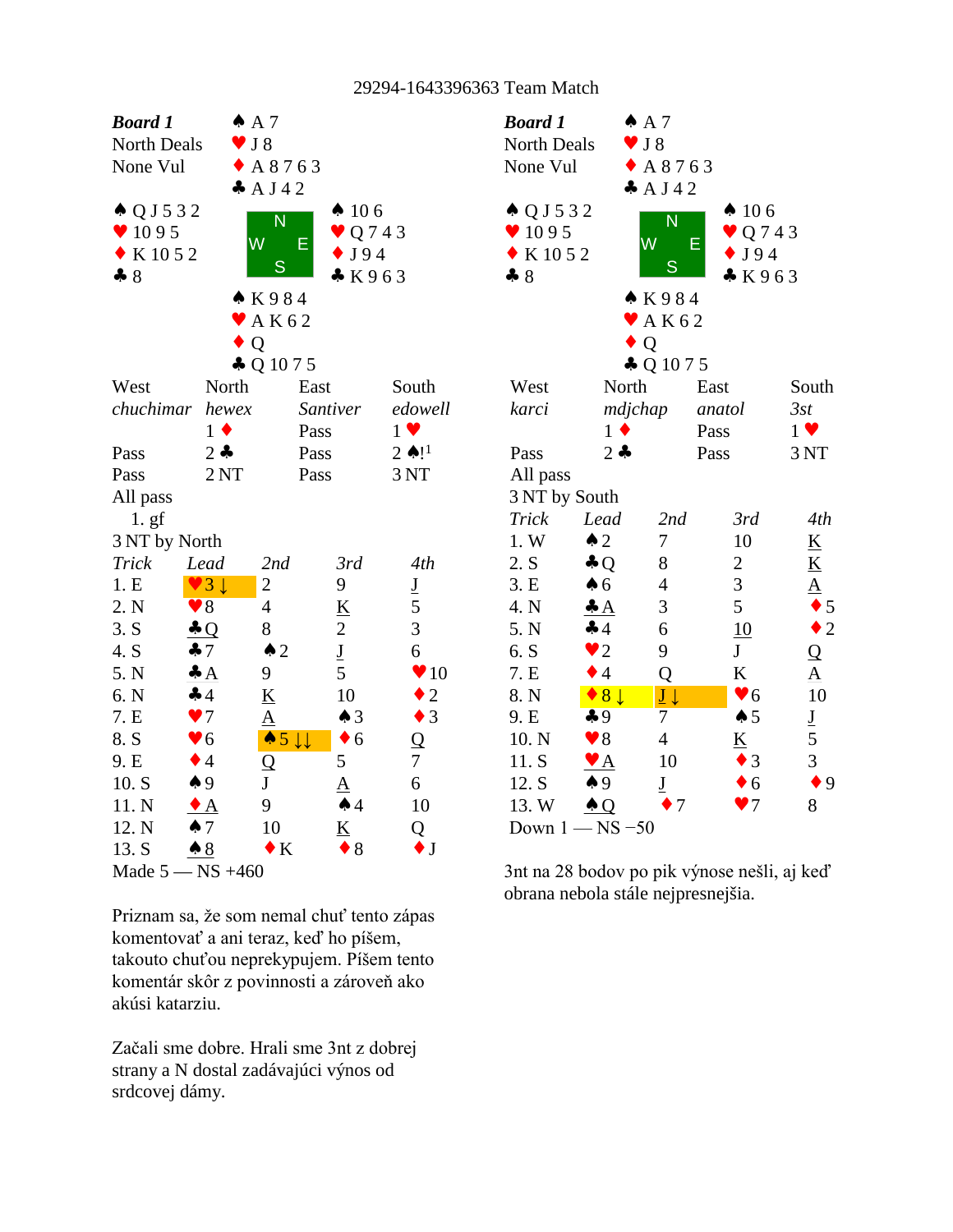

| <b>Board 2</b>             | $\spadesuit$ J 43 |                |                          |                          |  |
|----------------------------|-------------------|----------------|--------------------------|--------------------------|--|
| <b>East Deals</b>          | $\mathbf{V}$ K 3  |                |                          |                          |  |
| N-S Vul                    |                   | 10942          |                          |                          |  |
|                            |                   | A 765          |                          |                          |  |
| $\triangle Q 6 5 2$        |                   | N              | $A$ A 10987              |                          |  |
| $\blacktriangleright$ AQ64 | W                 |                | $\times$ J 1075          |                          |  |
| $\bullet$ KJ65             |                   | Е              | $\bullet$ A 7            |                          |  |
| 44                         |                   | S              | $\clubsuit$ Q 10         |                          |  |
|                            | $\bullet K$       |                |                          |                          |  |
|                            | 982               |                |                          |                          |  |
|                            | $\bullet$ Q 8 3   |                |                          |                          |  |
|                            |                   | * KJ9832       |                          |                          |  |
| West                       | North             | East           |                          | South                    |  |
| chuchimar hewex            |                   | Santiver       |                          | edowell                  |  |
|                            |                   | Pass           |                          | Pass                     |  |
| $1 \bullet$                | Pass              | $1 \spadesuit$ |                          | Pass                     |  |
| $2 \triangle$              | Pass              | $3 \spadesuit$ |                          | Pass                     |  |
| $4 \spadesuit$             | All pass          |                |                          |                          |  |
| 4 A by East                |                   |                |                          |                          |  |
| <b>Trick</b>               | Lead              | 2nd            | 3rd                      | 4th                      |  |
| 1. S                       | $\bullet$ 2       | $\overline{4}$ | $\underline{\mathbf{K}}$ | 5                        |  |
| 2. N                       | $\vee$ 3          | J              | 8                        | $\underline{A}$          |  |
| 3. W                       | $\triangle Q$     | 3              | 7 <sub>1</sub>           | $\underline{\mathbf{K}}$ |  |
| 4. S                       | $\bullet$ 9       | Q              | $\triangle J$            | 7                        |  |
| 5. N                       | $\triangleq$      | 10             | $\overline{2}$           | $\overline{4}$           |  |
| 6. N                       | $\clubsuit$ 5     | Q              | K                        | $\triangle$ 2            |  |
| 7. W                       | $\spadesuit$ 5    | $\overline{4}$ | $\underline{A}$          | $\clubsuit$ 3            |  |
| 8. E                       | $\triangle 10$    | $\clubsuit 8$  | 6                        | $\clubsuit$ 6            |  |
| 9. E                       | $\sqrt{10}$       | $\clubsuit$ 9  | 6                        | $\clubsuit$ 7            |  |
| Down $1$ - EW -50          |                   |                |                          |                          |  |

Aj pokračovanie bolo dobré. Srdcový výnos vyrobil šancu na druhý srdcový zdvih a keď hlavný hráč zahral zo stola pik dámu, už nemohol splniť.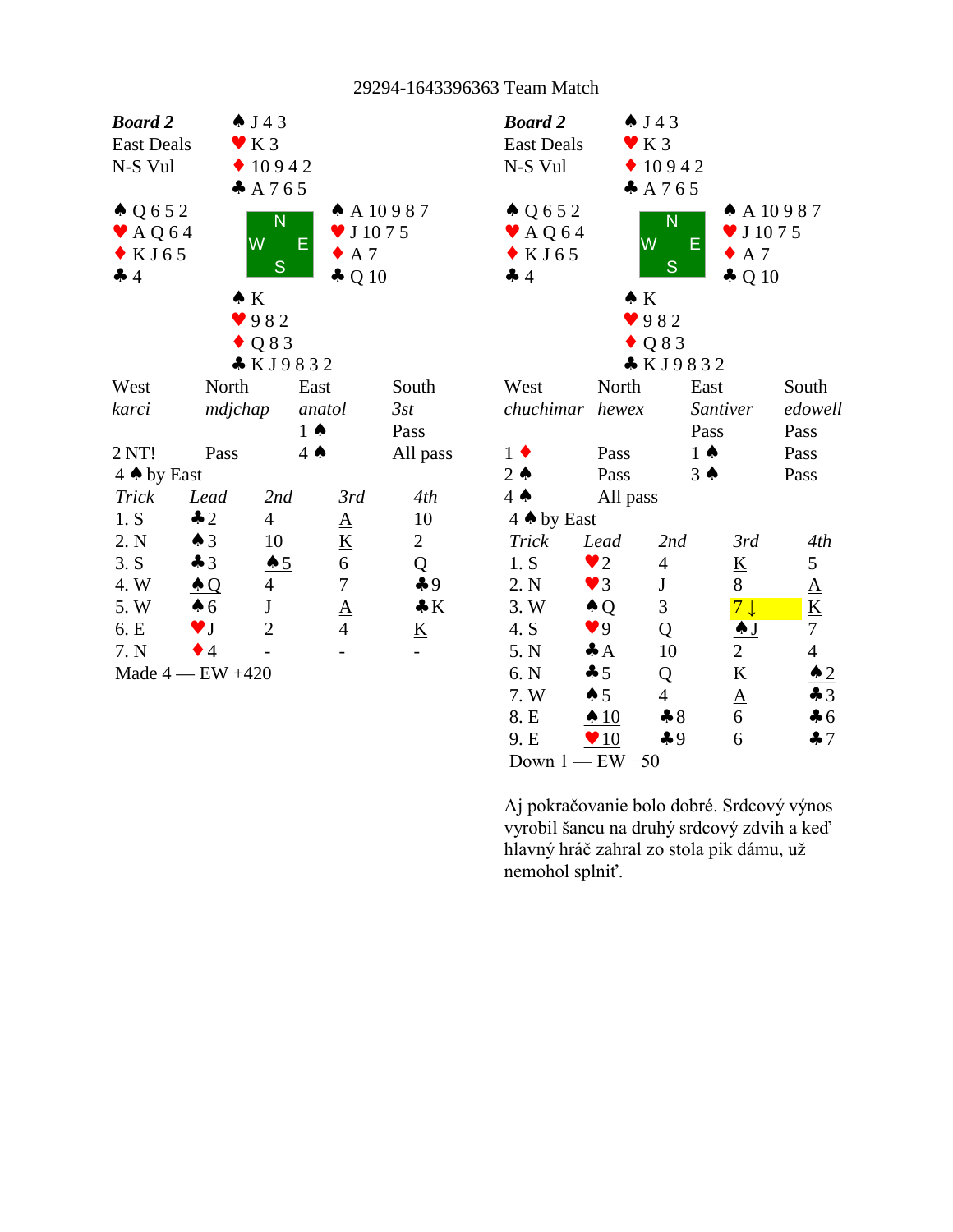| <b>Board 4</b>    |                        | $\bullet$ KJ1042         |                          |                        | <b>Boa</b>                   |
|-------------------|------------------------|--------------------------|--------------------------|------------------------|------------------------------|
| <b>West Deals</b> |                        | $\mathbf{V}$ K 5 3       |                          |                        | We:                          |
| <b>Both Vul</b>   |                        | $\blacklozenge$ AKJ      |                          |                        | <b>Bot</b>                   |
|                   |                        | J6                       |                          |                        |                              |
| $\spadesuit$ A    |                        | N                        | $\triangle Q853$         |                        | $\triangle$ $\angle$         |
| 98762             |                        | W<br>E                   | $\bullet$ J4             |                        | $\blacktriangledown$ 1       |
| $\triangle Q3$    |                        | S                        | $\bullet$ 872            |                        | $\bullet$ (                  |
| A973              |                        |                          | $\clubsuit$ Q 10 8 5     |                        | $\clubsuit$ $\measuredangle$ |
|                   |                        | 4976                     |                          |                        |                              |
|                   |                        | $\blacktriangleright$ AQ |                          |                        |                              |
|                   |                        | 109654                   |                          |                        |                              |
|                   |                        | K42                      |                          |                        |                              |
| West              | North                  | East                     |                          | South                  | We:                          |
| karci             | mdjchap                |                          | anatol                   | 3st                    | $\mathit{chu}$               |
| $1 \vee$          | $1 \spadesuit$         | Pass                     |                          | $2 \triangle$          | Pas:                         |
| Pass              | 2NT                    |                          | Pass                     | 3NT                    | Pas:                         |
| All pass          |                        |                          |                          |                        | All                          |
| 3 NT by North     |                        |                          |                          |                        | $\mathbf{1}$                 |
| Trick             | Lead                   | 2nd                      | 3rd                      | 4th                    | $4 \spadesuit$               |
| 1.E               | $\blacktriangledown$ J | $\underline{\mathbf{A}}$ | $\overline{c}$           | 3                      | Tric                         |
| 2. S              | $\bullet$ 4            | 3                        | $\underline{\mathbf{J}}$ | $\boldsymbol{7}$       | 1.E                          |
| 3. N              | $\bullet K$            | $\sqrt{2}$               | 5                        | Q                      | 2. N                         |
| 4. N              | $\triangle$            | 8                        | 6                        | $\blacktriangledown 6$ | 3. S                         |
| 5. N              | $\bullet$ 5            | $\overline{4}$           | $\overline{Q}$           | $\boldsymbol{7}$       | 4. V                         |
| 6. S              | $\div 10$              | $\clubsuit$ 3            | $\triangle$ 2            | $\clubsuit$ 5          | 5. S                         |
| 7. S              | $\bullet 9$            | $\blacktriangledown 10$  | $\spadesuit$ 4           | $\spadesuit$ 5         | 6. E                         |
| 8. S              | $\spadesuit$ 7         | <u>A</u>                 | $\mathbf J$              | 3                      | 7. V                         |
| 9. W              | $\blacktriangledown$ 9 | $\underline{\mathbf{K}}$ | $\clubsuit 8$            | $\spadesuit$ 6         | 8. E                         |
| 10. N             | $\triangle K$          | 8                        | 9                        | 47                     | 9. N                         |
| 11. N             | $\clubsuit$ J          | $\overline{Q}$           | $\overline{2}$           | 9                      | 10.                          |
| 12. E             | $\triangle Q$          | 44                       | $\blacktriangledown 8$   | 10                     | 11.                          |
| 13. E             | 410                    | K                        | $\Delta$                 | 6                      | 12.                          |
|                   | Made $3 - NS + 600$    |                          |                          |                        | 13.                          |

3nt sú lepší záväzok ako 4piky a z jeho splnením nebol problém.

| <b>Board 4</b>    |                                                 | $\bullet$ KJ1042         |                        |                          |  |
|-------------------|-------------------------------------------------|--------------------------|------------------------|--------------------------|--|
| <b>West Deals</b> |                                                 | K 5 3                    |                        |                          |  |
| <b>Both Vul</b>   |                                                 | AKJ                      |                        |                          |  |
|                   |                                                 | J6                       |                        |                          |  |
| $\spadesuit$ A    |                                                 | N                        | $\triangle Q853$       |                          |  |
| 98762             |                                                 | W                        | $\bullet$ J4<br>Е      |                          |  |
| $\bullet$ Q 3     |                                                 |                          | 872                    |                          |  |
| A973              |                                                 | S                        | $\clubsuit$ Q 10 8 5   |                          |  |
|                   |                                                 | 4976                     |                        |                          |  |
|                   |                                                 | $\blacktriangleright$ AQ |                        |                          |  |
|                   |                                                 | 109654                   |                        |                          |  |
|                   |                                                 | K42                      |                        |                          |  |
| West              | North                                           |                          | East                   | South                    |  |
| chuchimar         | hewex                                           |                          | Santiver               | edowell                  |  |
| Pass              | 1 NT                                            |                          | Pass                   | $3 * 11$                 |  |
| Pass              | $3 \spadesuit$                                  |                          | Pass                   | $4 \spadesuit$           |  |
| All pass          |                                                 |                          |                        |                          |  |
| 1. puppet         |                                                 |                          |                        |                          |  |
| 4 A by North      |                                                 |                          |                        |                          |  |
| Trick             | Lead                                            | 2nd                      | 3rd                    | 4th                      |  |
| 1.E               | 8 <sup>1</sup>                                  | $\overline{4}$           | 3                      | $\underline{A}$          |  |
| 2. N              | $\bullet$ 3                                     | $\overline{4}$           | ${\underline{\rm A}}$  | 6                        |  |
| 3. S              | $\bullet$ 9                                     | $\underline{\mathbf{A}}$ | $\overline{2}$         | $\overline{\mathbf{3}}$  |  |
| 4.W               | $\bullet$ 2                                     | 5                        | J                      | $\overline{Q}$           |  |
| 5. S              | $\clubsuit$ 6                                   | $\blacktriangledown 8$   | 10                     | $\frac{\mathsf{Q}}{6}$   |  |
| 6. E              | $*8$                                            | $K \downarrow$           | $\underline{A}$        |                          |  |
| 7. W              | $-3+$                                           | $\mathbf J$              | Q                      | $\overline{c}$           |  |
| 8. E              | 410                                             | 4                        | 7                      | $\spadesuit$ 4           |  |
| 9. N              | $\mathbf{v}$ $\mathbf{K}$ $\mathbf{\downarrow}$ | $\clubsuit 8$            | $\bullet$ 5            | 7                        |  |
| 10. E             | $\spadesuit 5$                                  | 7                        | $\blacktriangledown$ 9 | $\underline{\mathbf{J}}$ |  |
| 11. N             | $\bullet K$                                     | 45                       | $\bullet$ 6            | 49                       |  |
| 12. N             | $\bullet K$                                     | $\overline{2}$           | 9                      | Q                        |  |
| 13. N             | $\bullet$ J                                     | 7                        | 10                     | 10<br>v                  |  |
| Down 2            | $-$ NS $-200$                                   |                          |                        |                          |  |

Ale aj 4piky ide splniť. Zohrávka však nie je jednoduchá a smrdí double dummy. Naviac hlavného hráča asi znervóznila jeho chyba v prvom zdvihu, keď sa prehodil.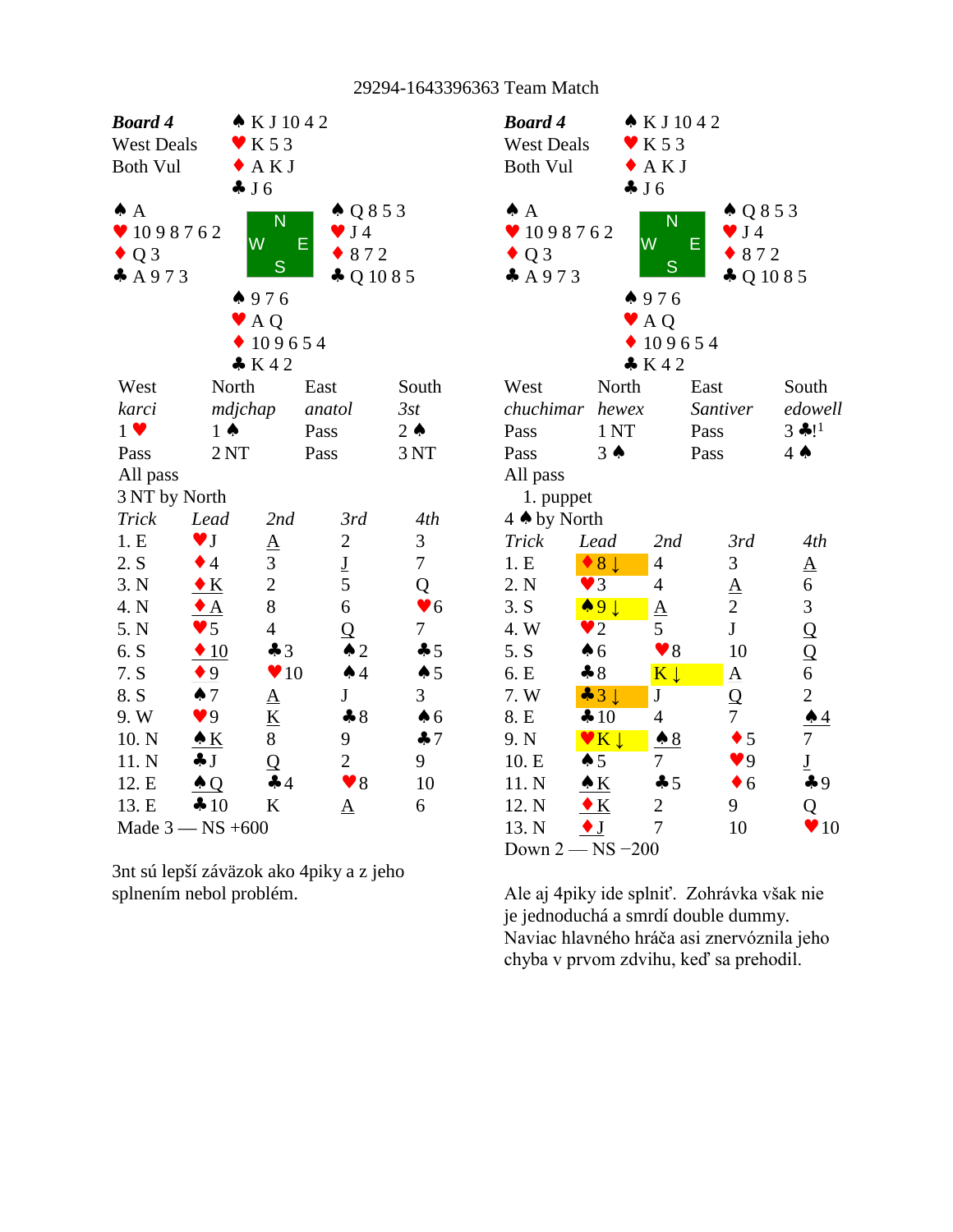| <b>Board 5</b>                |                          | $\triangle Q$ J   |                         |                | <b>Boa</b>                        |
|-------------------------------|--------------------------|-------------------|-------------------------|----------------|-----------------------------------|
| North Deals                   |                          | $\bullet$ KQJ1043 |                         |                | Nor                               |
| N-S Vul                       |                          | 9                 |                         |                | $N-S$                             |
|                               |                          | 49653             |                         |                |                                   |
| 732                           |                          | N                 | $\spadesuit$ 4          |                | $\spadesuit$ 7                    |
| $\blacktriangleright$ A 8 5   |                          | W                 | 97                      |                | V A                               |
| $\bullet$ J 10 6 2            |                          |                   | Е<br>$\bullet$ KQ854    |                | J                                 |
| K72                           |                          | S                 | $\clubsuit$ AQJ108      |                | $\clubsuit$ $\breve{\phantom{1}}$ |
|                               |                          |                   | A K 109865              |                |                                   |
|                               |                          | $\bullet$ 62      |                         |                |                                   |
|                               |                          | $\triangle$ A 73  |                         |                |                                   |
|                               | 4 4                      |                   |                         |                |                                   |
| West                          | North                    |                   | East                    | South          | We:                               |
| karci                         | mdjchap                  |                   | anatol                  | 3st            | $\epsilon$ hu                     |
|                               | $2 \vee 1$               |                   | $3 \bullet$             | $3 \spadesuit$ |                                   |
| $4 \bullet$                   | $4 \spadesuit$           |                   | $5 \bullet$             | $5 \triangle$  | All                               |
| Dbl                           | All pass                 |                   |                         |                | $\mathbf{1}$                      |
|                               | 1. weak 6 card           |                   |                         |                | $4 \spadesuit$                    |
| 5 $\triangle \times$ by South |                          |                   |                         |                | Tric                              |
| <b>Trick</b>                  | Lead                     | 2nd               | 3rd                     | 4th            | 1. <i>V</i>                       |
| 1. W                          | $\bullet$ J $\downarrow$ | 9                 | $\overline{4}$          |                | 2. N                              |
| 2. S                          | $\bullet$ 3              | $\overline{2}$    | $\clubsuit$ J           | $\frac{A}{5}$  | 3. S                              |
| 3. N                          | $\blacktriangledown 10$  | $\overline{7}$    | $\overline{c}$          | $\frac{A}{4}$  | 4. N                              |
| 4. W                          | $\clubsuit$ 2            | 3                 | $\overline{\mathbf{A}}$ |                | 5. E                              |
| 5. E                          | 410                      | $\triangle$ 8     | $\overline{7}$          | 5              | 6. E                              |
| 6. S                          | $\triangle A$            | $\overline{c}$    | Q                       | $\overline{4}$ | 7. S                              |
| 7. S                          | $\triangle K$            | 3                 | 46                      | $\bullet$ 8    | 8. S                              |
| 8. S                          | $\triangle$ 10           | 7                 | 49                      | 9 <sup>q</sup> | 9. S                              |
| 9. S                          | $\spadesuit$ 9           |                   |                         |                | 10.                               |
|                               | Made $5 - NS + 850$      |                   |                         |                | 11.                               |

Táto analýza je samozrejme ovplyvnená double dummy pohľadom, ale kárový výnos nevyzerá príliš nádejne. Obrana asi zoberie maximálne jeden kárový zdvih a káro je dobré vtedy, ked treba tento zdvih vypracovať. Núka sa teda skôr výnos do čiernej farby, hlavne pikový.

Na druhej strane nemohol W zalicitovať 5trefov miesto 5kár? Potom by asi prišiel tref výnos a West by musel vyriešiť ako pokračovať v obrane v druhom kole.

| <b>Board 5</b>             |                        | $\triangle Q$ J          |                         |                        |  |
|----------------------------|------------------------|--------------------------|-------------------------|------------------------|--|
| North Deals                |                        | KQ J 1043                |                         |                        |  |
| N-S Vul                    |                        | 9                        |                         |                        |  |
|                            |                        | 49653                    |                         |                        |  |
| 732                        |                        | N                        | $\spadesuit$ 4          |                        |  |
| $\blacktriangledown$ A 8 5 |                        | W                        | 97<br>Е                 |                        |  |
| $\bullet$ J 10 6 2         |                        |                          |                         | KQ854                  |  |
| K72                        |                        | S                        |                         | $\clubsuit$ AQJ108     |  |
|                            |                        |                          | A A K 109865            |                        |  |
|                            |                        | $\bullet$ 62             |                         |                        |  |
|                            |                        | $\bullet$ A 73           |                         |                        |  |
|                            | 44                     |                          |                         |                        |  |
| West                       | North                  |                          | East                    | South                  |  |
| chuchimar hewex            |                        |                          | Santiver                | edowell                |  |
|                            | $2 \bullet 1^1$        |                          | Dbl                     | $4 \spadesuit$         |  |
| All pass                   |                        |                          |                         |                        |  |
| 1. multi                   |                        |                          |                         |                        |  |
| 4 A by South               |                        |                          |                         |                        |  |
| Trick                      | Lead                   | 2nd                      | 3rd                     | 4th                    |  |
| 1. W                       | $\triangle$ 2          | $\underline{\mathbf{J}}$ | $\overline{4}$          | 5                      |  |
| 2. N                       | $\bullet$ 9            | Q                        | $\underline{A}$         | $\overline{c}$         |  |
| 3. S                       | $\bullet$ 3            | 6                        | $\clubsuit$ Q           | $\overline{4}$         |  |
| 4. N                       | $\clubsuit$ 5          | $\underline{A}$          | $\overline{4}$          | $\overline{7}$         |  |
| 5. E                       | $\bullet K$            | $\overline{7}$           | 10                      | $\blacktriangledown$ 3 |  |
| 6. E                       | $\bullet$ 8            | $\clubsuit 8$            | J                       | $\clubsuit$ 3          |  |
| 7. S                       | $\triangle A$          | 3                        | $\blacktriangledown$ 4  | $\clubsuit 8$          |  |
| 8. S                       | $\triangle K$          | $\overline{7}$           | $\clubsuit$ 6           | $\blacktriangledown$   |  |
| 9. S                       | $\triangle$ 10         | $\blacktriangledown$ 5   | $\clubsuit$ 9           | $\blacktriangledown$ 9 |  |
| 10. S                      | $\bullet$ 2            | 8                        | 10                      | 410                    |  |
| 11. N                      | $\blacktriangledown$ J | $\bullet$ 5              | 6                       | A                      |  |
| 12. W                      | $\clubsuit K$          | $\bullet$ Q              | Q                       | $\triangle 6$          |  |
| 13. S                      | $\spadesuit$ 9         | $\clubsuit$ 2            | $\mathbf{v} \mathbf{K}$ | $\clubsuit$ $J$        |  |
|                            | Made $4 - NS +620$     |                          |                         |                        |  |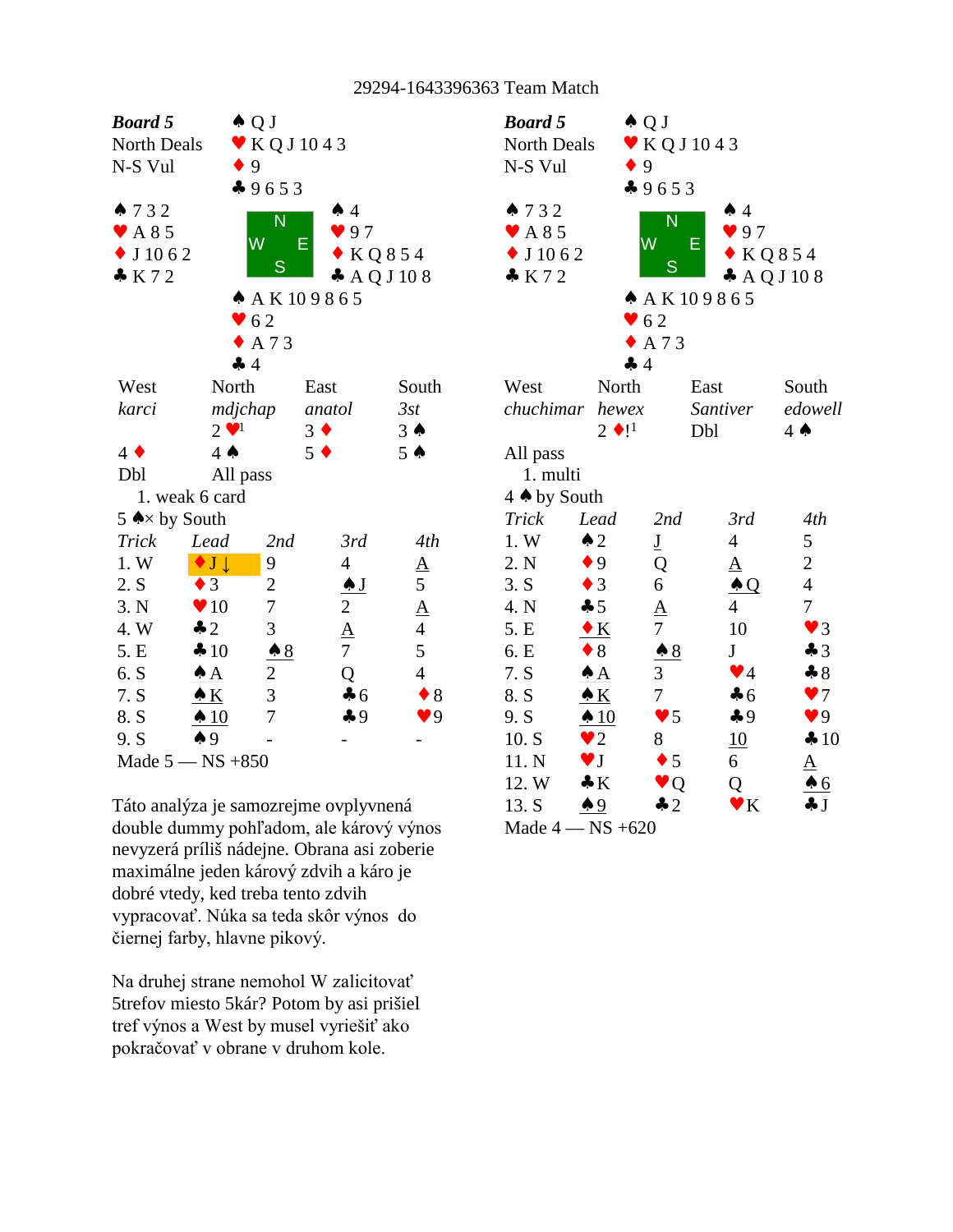| <b>Board 6</b>            |                          | $\clubsuit$ J 6            |                          |                 | Boc            |
|---------------------------|--------------------------|----------------------------|--------------------------|-----------------|----------------|
| <b>East Deals</b>         |                          | $\vee$ Q J 3               |                          |                 | Eas            |
| E-W Vul                   |                          | $\bullet$ KJ964            |                          |                 | $E-V$          |
|                           |                          | $\bullet$ KJ3              |                          |                 |                |
| $\spadesuit$ 109742       |                          |                            | $\bullet$ 83             |                 |                |
| $\blacktriangledown$ K 65 |                          | N                          | $\bullet$ 1074           |                 | • I            |
| $\bullet$ 2               |                          | W                          | E<br>$\triangle$ A 8 5 3 |                 | $\tilde{z}$    |
| $-9875$                   |                          | S                          | $\clubsuit$ Q 10 6 4     |                 | $\clubsuit$    |
|                           |                          | A K Q 5                    |                          |                 |                |
|                           |                          | $\blacktriangleright$ A982 |                          |                 |                |
|                           |                          | $\bullet$ Q 107            |                          |                 |                |
|                           |                          | A2                         |                          |                 |                |
| West                      | North                    |                            | East                     | South           | We             |
| karci                     | mdjchap                  |                            | anatol                   | 3st             | $\ell$ hu      |
|                           |                          |                            | Pass                     | 2 <sub>NT</sub> |                |
| Pass                      | 4 <sub>NT</sub>          |                            | All pass                 |                 | Pas            |
| 4 NT by South             |                          |                            |                          |                 | Pas            |
| <b>Trick</b>              | Lead                     | 2nd                        | 3rd                      | 4th             | Pas            |
| 1. W                      | $\spadesuit$ 10          | 6                          | 8                        | $\underline{A}$ | 1              |
| 2. S                      | $\triangle$ 10           | $\overline{2}$             | 4                        | $\overline{3}$  | 6 <sub>1</sub> |
| 3. S                      | $\bullet$ Q              | $\spadesuit$ 4             | 6                        | $5\downarrow$   | Tr             |
| 4. S                      | $\bullet$ 7 $\downarrow$ | $\blacktriangledown$ 5     | 9                        | $rac{A}{3}$     | 1.             |
| 5. E                      | $\blacktriangledown$ 4   | 2                          | $\underline{\mathbf{K}}$ |                 | 2.1            |
| 6. W                      | $\blacktriangledown 6$   |                            |                          |                 | 3.1            |
|                           | Made $5 - NS +460$       |                            |                          |                 | 4.             |

| <b>Board 6</b>       | $\spadesuit$ J6        |                          |                      |                         |  |
|----------------------|------------------------|--------------------------|----------------------|-------------------------|--|
| <b>East Deals</b>    |                        | QJ3                      |                      |                         |  |
| E-W Vul              |                        | KJ964                    |                      |                         |  |
|                      | KJ3                    |                          |                      |                         |  |
| $\spadesuit$ 109742  |                        | N                        | $\bullet$ 83         |                         |  |
| K 6 5                | W                      |                          | 1074                 |                         |  |
| $\overline{2}$       |                        | Е                        | A 8 5 3              |                         |  |
| $-9875$              |                        | S                        | $\clubsuit$ Q 10 6 4 |                         |  |
|                      |                        | A K Q 5                  |                      |                         |  |
|                      |                        | A982                     |                      |                         |  |
|                      |                        | Q 107                    |                      |                         |  |
|                      | A2                     |                          |                      |                         |  |
| West                 | North                  | East                     |                      | South                   |  |
| chuchimar hewex      |                        |                          | Santiver             | edowell                 |  |
|                      |                        | Pass                     |                      | $1 \bullet$             |  |
| Pass                 | $2 \bullet$            | Pass                     |                      | 2NT                     |  |
| Pass                 | 3 <sub>NT</sub>        | Pass                     |                      | $5 \mathrm{NT}!^1$      |  |
| Pass                 | $6 \blacklozenge$      |                          | All pass             |                         |  |
| 1. pick a slam       |                        |                          |                      |                         |  |
| $6 \bullet$ by South |                        |                          |                      |                         |  |
| Trick                | Lead                   | 2nd                      | 3rd                  | 4th                     |  |
| 1. W                 | $\triangle$ 2          | $\underline{\mathbf{J}}$ | 3                    | 5                       |  |
| 2. N                 | $\bullet$ 4            | 3                        | Q                    | $rac{2}{5}$             |  |
| 3. S                 | $\triangle$ 10         | $\vee 6 \downarrow$      | 6                    |                         |  |
| 4. S                 | $\bullet$ 7            | 45                       | 9                    | $\overline{\mathbf{A}}$ |  |
| 5. E                 | $\blacktriangledown$ 4 | $\overline{\mathbf{A}}$  | 5                    | $\overline{3}$          |  |
| 6. S                 | $\bullet A \downarrow$ | $\overline{7}$           | 3                    | $\overline{4}$          |  |
| 7. S                 | $\clubsuit$ 2          | 8                        | $J\downarrow$        | Q                       |  |
| 8. E                 | $\bullet$ 7            | 8                        | <u>K</u>             | $\mathbf{J}$            |  |
| 9.W                  | $\clubsuit$ 9          | $\underline{K}$          | 6                    | $\bullet$ 2             |  |
| 10. N                | $\bullet$ J            | 8                        | $\bullet$ 9          | $\spadesuit$ 4          |  |
| 11. N                | $\bullet K$            | 10                       |                      |                         |  |
| Down $2 - NS - 100$  |                        |                          |                      |                         |  |

6kár je dobrý slem. Slem poráža len pikový výnos, lebo pretne kľúčovú komunikáciu.

Z hľadiska card play je doslova fascinujúce, že odhod srdcovej šesťky tento slem zadal. A zadal ho preto, lebo vytvoril srdcovo trefový skvíz. Nuž ale zahranie na takúto situáciu nie je prakticky možné, to človek vidí len double dummy a dokonca len s pomocou analyzátora.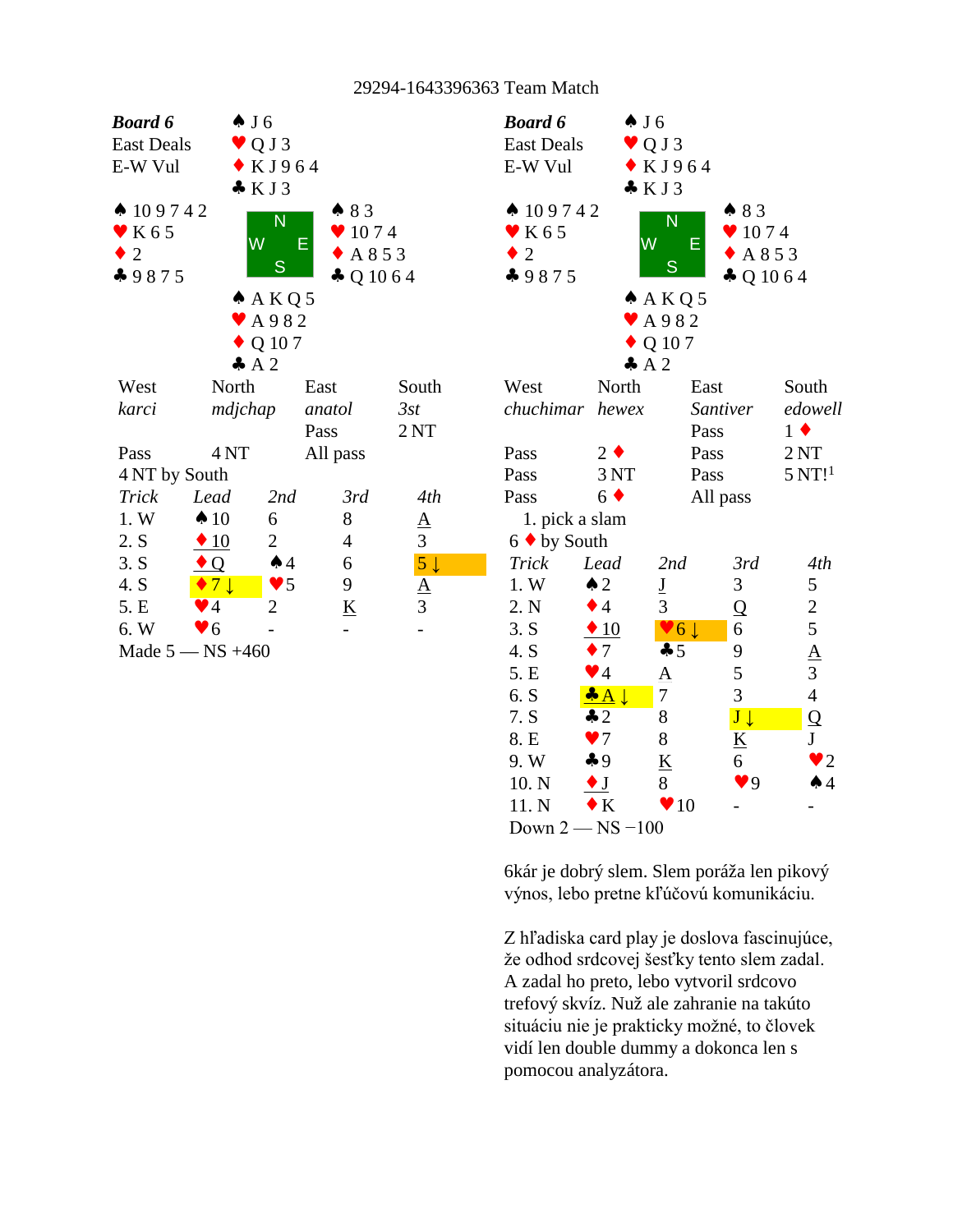| <b>Board 8</b><br><b>West Deals</b><br>None Vul  |                         | KJ32<br>$\bullet$ 1095<br>A K 9 5 4 3 |                                |                | <b>Boa</b><br>We:<br>Nor |
|--------------------------------------------------|-------------------------|---------------------------------------|--------------------------------|----------------|--------------------------|
| $\spadesuit$ A                                   |                         | N                                     | $\triangle Q95$                |                | $\bullet$ $\land$        |
| $\blacktriangleright$ KQ643<br>$\bullet$ KJ10653 |                         | W                                     | $\blacktriangleright$ AJ2<br>Ε |                | $\blacktriangledown$ }   |
| $\clubsuit$ 6                                    |                         | S                                     | AQ7<br>$-QJ72$                 |                | $\bullet$ F<br>466       |
|                                                  |                         | $\spadesuit$ 108764                   |                                |                |                          |
|                                                  |                         | 87                                    |                                |                |                          |
|                                                  |                         | 9842                                  |                                |                |                          |
|                                                  |                         | 4108                                  |                                |                |                          |
| West                                             | North                   |                                       | East                           | South          | We:                      |
| karci                                            | mdjchap                 |                                       | anatol                         | 3st            | $\mathit{chu}$           |
| $1 \vee$                                         | $2 -$                   |                                       | $3 * 11$                       | Pass           | $1 \vee$                 |
| $3 \bullet$                                      | $3 \spadesuit$          |                                       | Dbl                            | All pass       | Pas:                     |
|                                                  | 1. ART fit INV+         |                                       |                                |                | 5 <sub>9</sub>           |
| 3 $\triangle \times$ by North                    |                         |                                       |                                |                | 5 <sub>•</sub>           |
| <b>Trick</b>                                     | Lead                    | 2nd                                   | 3rd                            | 4th            | Tri                      |
| 1.E                                              | $\bullet$ A             | 7                                     | 3                              | 5              | 1.1                      |
| 2. E                                             | $\sqrt{2}$              | 8                                     | Q                              | 9              | 2.1                      |
| 3.W                                              | $\clubsuit$ 6           | $\underline{\mathbf{K}}$              | $\overline{7}$                 | 8              | 3.1                      |
| 4. N                                             | $\blacktriangledown$ 10 | J                                     | $\triangle 4$                  | $\overline{4}$ | 4. I                     |
| 5. S                                             | $\clubsuit$ 6           | $\underline{A}$                       | $\overline{2}$                 | 5              | 5.1                      |
| 6. W                                             | $\bullet$ 5             | $\triangle$ 3                         | Q                              | $\overline{c}$ | 6. I                     |
| 7. N                                             | $\bullet K$             | 9                                     | $\tau$                         | $\bullet$ 6    | 7.3                      |
| 8. N                                             | $\triangleq$            | $\overline{c}$                        | 10                             | $\bullet$ 3    | Ma                       |
| 9. N                                             | $\clubsuit$ 5           | $\mathbf{J}$                          | $\clubsuit 8$                  | $\bullet$ 6    |                          |
| 10. S                                            | $\bullet$ 4             | 10                                    | <u>A J</u>                     | 7              |                          |
| 11. N                                            | $\clubsuit$ 9           | Q                                     | $\triangle$ 10                 | $\bullet$ J    |                          |
|                                                  | Down $1 - NS - 100$     |                                       |                                |                |                          |

Kontra Eastu na 3piky nie je zrozumiteľná.

3piky mohol hlavný hráč dokonca viackrát splniť, ale neúnavne hľadal cestu k pádu a napokon bol aj úspešný.

| <b>Board 8</b><br><b>West Deals</b><br>None Vul<br>$\spadesuit$ A<br>$\bullet$ KQ643<br>$\bullet$ KJ10653<br>466 | W<br>$\bullet$ 87<br>4 108 | KJ32<br>$\bullet$ 1095<br>A K 9 5 4 3<br>N<br>Е<br>S<br>$\spadesuit$ 108764<br>9842 | $\triangle$ Q 9 5<br>$\blacktriangleright$ A J 2<br>$\bullet$ AQ7<br>$\clubsuit$ Q J 7 2 |                             |  |
|------------------------------------------------------------------------------------------------------------------|----------------------------|-------------------------------------------------------------------------------------|------------------------------------------------------------------------------------------|-----------------------------|--|
| West                                                                                                             | North                      |                                                                                     | East                                                                                     | South                       |  |
| chuchimar hewex                                                                                                  |                            |                                                                                     | Santiver                                                                                 | edowell                     |  |
| $1 \vee$                                                                                                         | $2 -$                      | $4 \vee$                                                                            |                                                                                          | Pass                        |  |
| Pass                                                                                                             | $4 \spadesuit$             |                                                                                     | Dbl                                                                                      | Pass                        |  |
| $5 \vee$                                                                                                         | All pass                   |                                                                                     |                                                                                          |                             |  |
| $5 \vee$ by West                                                                                                 |                            |                                                                                     |                                                                                          |                             |  |
| <b>Trick</b>                                                                                                     | Lead                       | 2nd                                                                                 | 3rd                                                                                      | 4th                         |  |
| 1. N                                                                                                             | $\triangleq$               | 2                                                                                   | 8                                                                                        | 6                           |  |
| 2. N                                                                                                             | $\blacktriangledown 10$    | $\sqrt{2}$                                                                          | 7                                                                                        | $\underline{\underline{K}}$ |  |
| 3. W                                                                                                             | $\blacktriangledown$ 3     | 5                                                                                   | $\underline{A}$                                                                          | 8                           |  |
| 4. E                                                                                                             | $\blacktriangledown$ J     | 410                                                                                 | Q                                                                                        | 9                           |  |
| 5. W                                                                                                             | $\bullet$ 3                | $\clubsuit$ 3                                                                       | $\overline{\mathbf{A}}$                                                                  | $\overline{2}$              |  |
| 6. E                                                                                                             | $\bullet$ 7                | 8                                                                                   | 10                                                                                       | 44                          |  |
| 7. W                                                                                                             | $\blacktriangledown 6$     | $\triangle$ 3                                                                       | $\clubsuit$ 7                                                                            | $\spadesuit$ 4              |  |
| Made $6$ - EW $+480$                                                                                             |                            |                                                                                     |                                                                                          |                             |  |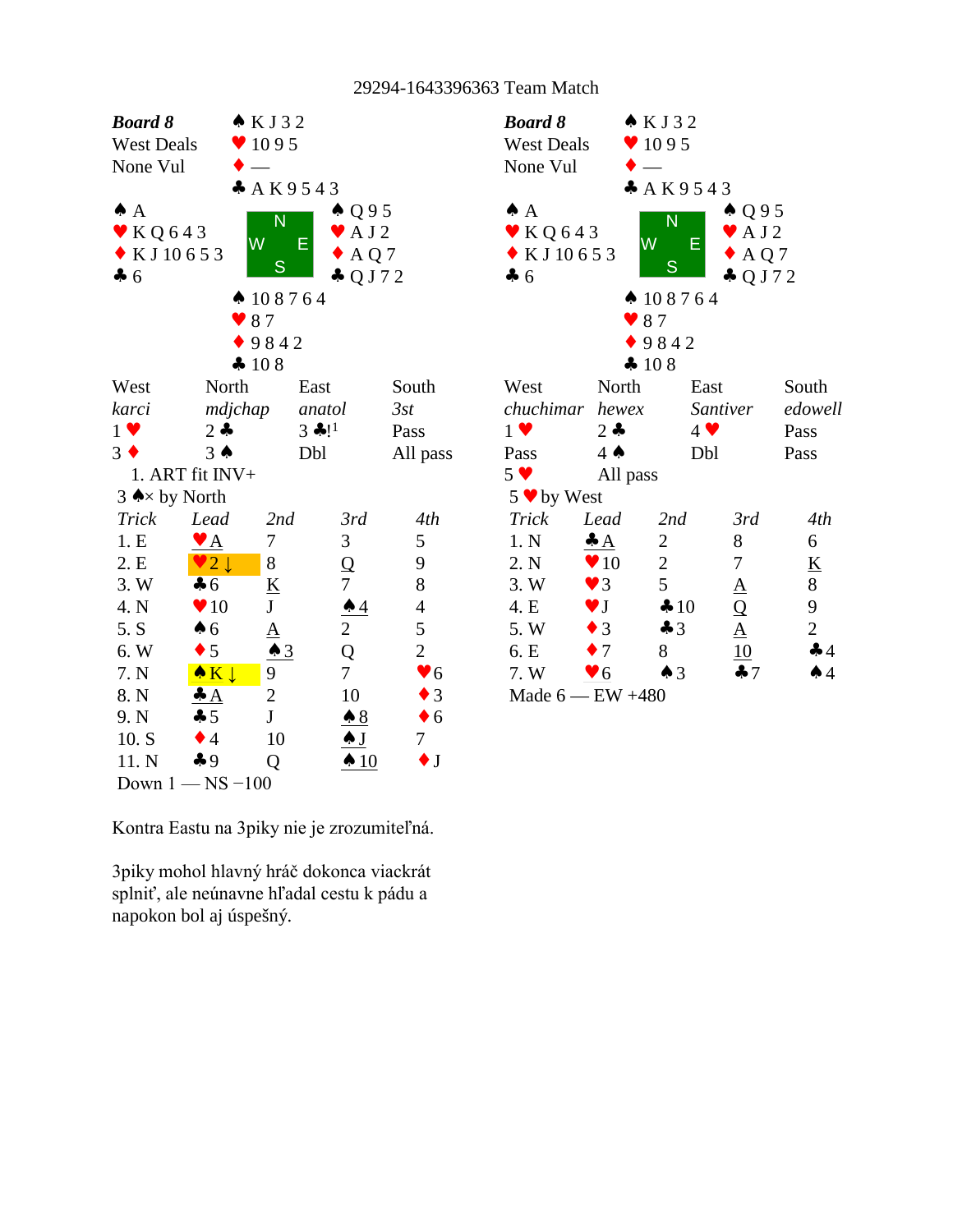

Rekontra na 2kára ukazuje chuť hrať tento záväzok. West túto ponuku odmietol a tak odmietol aj 1980, ktoré mohol zapísať za tri rekontrované nadzvihy - čiže ani slem nebolo treba vylicitovať a rozdanie by bolo ziskové.

| <b>Board</b> 9                |                                                   | $\triangle$ Q 10 5      |                          |                |  |
|-------------------------------|---------------------------------------------------|-------------------------|--------------------------|----------------|--|
| <b>North Deals</b>            | $\bullet$ 6                                       |                         |                          |                |  |
| E-W Vul                       |                                                   | $\triangle$ A J 54      |                          |                |  |
|                               |                                                   | $-97542$                |                          |                |  |
| 72                            |                                                   | $\overline{\mathsf{N}}$ | A K J                    |                |  |
| $\blacktriangleright$ AQJ1075 |                                                   | W                       | K 8 4<br>Е               |                |  |
| $\bullet$ Q 7                 |                                                   | S                       |                          | K10632         |  |
| A K 6                         |                                                   |                         | $\clubsuit$ Q 8          |                |  |
|                               |                                                   | ▲ 98643                 |                          |                |  |
|                               |                                                   | 932                     |                          |                |  |
|                               |                                                   | 98                      |                          |                |  |
|                               |                                                   | J103                    |                          |                |  |
| West                          | North                                             |                         | East                     | South          |  |
|                               | chuchimar hewex                                   |                         | Santiver                 | edowell        |  |
|                               | Pass                                              |                         | 1 NT                     | Pass           |  |
| $2 \bullet$                   | Pass                                              |                         | $2 \bullet$              | Pass           |  |
| 4 <sub>NT</sub>               | Pass                                              |                         | $5 \bullet$              | Pass           |  |
| 6 <sub>9</sub>                | All pass                                          |                         |                          |                |  |
| $6 \vee by East$              |                                                   |                         |                          |                |  |
| <b>Trick</b>                  | Lead                                              | 2nd                     | 3rd                      | 4th            |  |
| 1. S                          | $\clubsuit$ J                                     | 6                       | $\tau$                   | $\overline{Q}$ |  |
| 2. E                          | $\mathbf{v} \mathbf{K}$                           | 3                       | 5                        | 6              |  |
| 3.E                           | $\blacktriangledown 8$                            | $\overline{2}$          | $\underline{A}$          | $\clubsuit$ 2  |  |
| 4. W                          | $\bullet$ Q                                       | 44                      | $\overline{4}$           | 9              |  |
| 5. W                          | $\overline{7}$                                    | $4\downarrow$           | $\underline{\mathbf{K}}$ | 8              |  |
| 6. E                          | $\clubsuit 8$                                     | 3                       | $\underline{A}$          | 5              |  |
| 7.W                           | $\underline{\mathbf{v}}$ $\underline{\mathbf{J}}$ | 49                      | $\overline{2}$           | 410            |  |
| 8. W                          | $\bullet$ 10                                      | $\bullet$ 5             | $\bullet$ 3              | $\bullet$ 9    |  |
| 9. W                          | $\sqrt{7}$                                        | $\spadesuit 5$          | $\blacklozenge$ 10       | $\spadesuit$ 6 |  |
| 10. W                         | $\triangle K$                                     | $\spadesuit$ 10         | $\bullet$ 6              | $\spadesuit$ 4 |  |
| 11.W                          | $\spadesuit$ 7                                    | Q                       | $\overline{\rm A}$       | 3 <sup>1</sup> |  |
| 12. E                         | $\triangle K$                                     | 8                       | $\overline{2}$           | $\bullet$ J    |  |
| 13. E                         | $\frac{1}{2}$                                     | 9                       | Q                        | $\mathbf{A}$   |  |
|                               | Made $7 - EW + 1460$                              |                         |                          |                |  |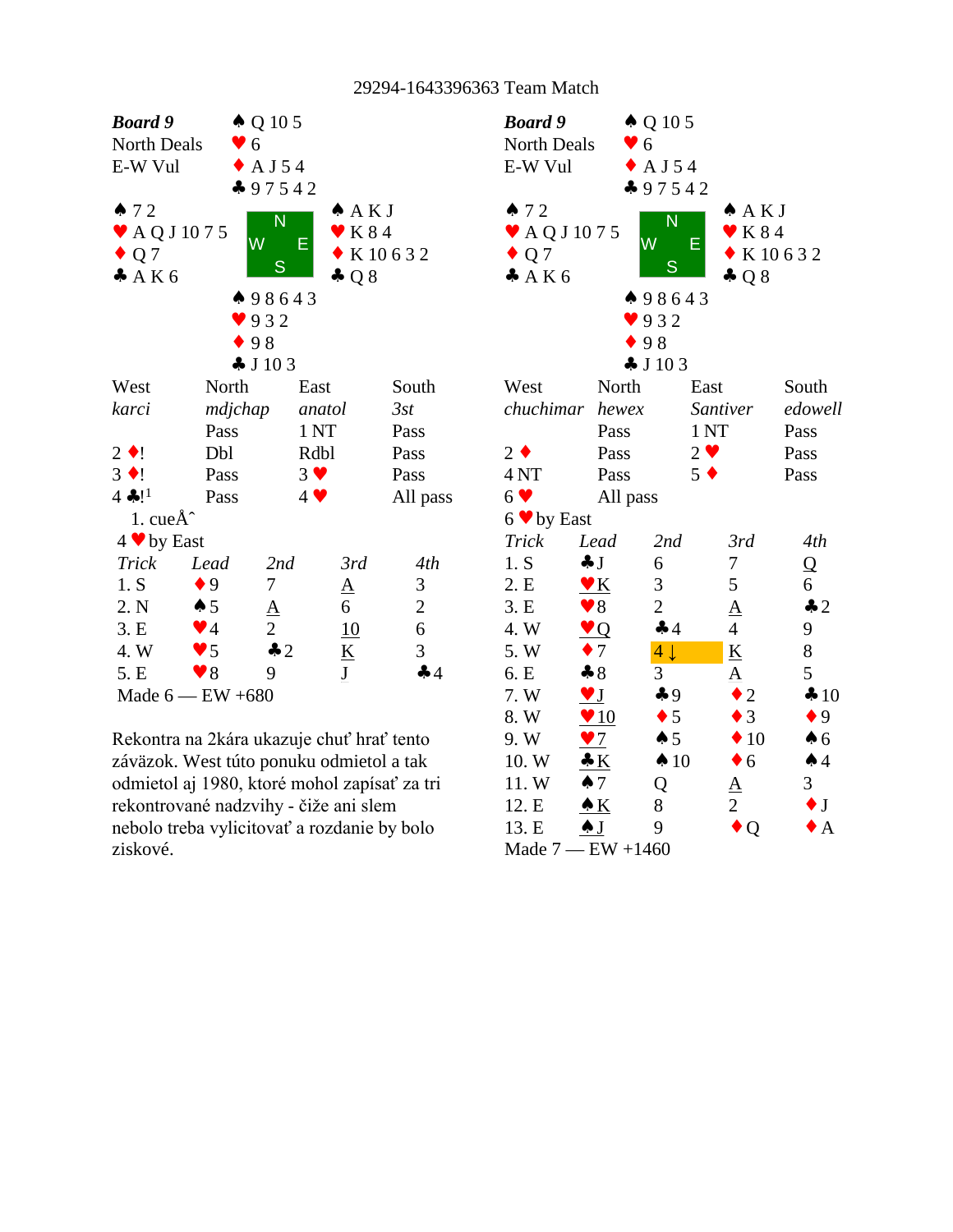

| <b>Board 10</b>                                                          |                         | 4943                          |                                                  |                |  |  |  |  |  |
|--------------------------------------------------------------------------|-------------------------|-------------------------------|--------------------------------------------------|----------------|--|--|--|--|--|
| <b>East Deals</b>                                                        |                         | $\bullet$ 842                 |                                                  |                |  |  |  |  |  |
| <b>Both Vul</b>                                                          | $\bullet$ 52            |                               |                                                  |                |  |  |  |  |  |
|                                                                          |                         | A8753                         |                                                  |                |  |  |  |  |  |
| $\triangle$ J 5<br>$\blacktriangleright$ K963<br>KQ87<br>$\clubsuit$ QJ9 | W                       | N<br>Ε<br>S<br>$\bullet$ 1062 | A K Q 87<br>$\bullet$ 1075<br>$\bullet$ A J 1094 |                |  |  |  |  |  |
|                                                                          |                         | AQJ                           |                                                  |                |  |  |  |  |  |
|                                                                          |                         | 63                            |                                                  |                |  |  |  |  |  |
|                                                                          |                         | $\bullet K10642$              |                                                  |                |  |  |  |  |  |
| West                                                                     | North                   | East                          |                                                  | South          |  |  |  |  |  |
| chuchimar hewex                                                          |                         |                               | Santiver                                         | edowell        |  |  |  |  |  |
|                                                                          |                         | $1 \spadesuit$                |                                                  | Pass           |  |  |  |  |  |
| $2 \bullet$                                                              | Pass                    | $5 \bullet$                   |                                                  | All pass       |  |  |  |  |  |
| 5 ◆ by West                                                              |                         |                               |                                                  |                |  |  |  |  |  |
| <b>Trick</b>                                                             | Lead                    | 2nd                           | 3rd                                              | 4th            |  |  |  |  |  |
| 1. N                                                                     | $\clubsuit$ $A$         | $\bullet$ 4                   | $\mathbf{2}$                                     | 9              |  |  |  |  |  |
| 2. E                                                                     | $\bullet$ 9             | 3                             | $\underline{\mathbf{K}}$                         | $\overline{c}$ |  |  |  |  |  |
| 3. W                                                                     | $\clubsuit$ Q           | 3                             | $\triangle$ 10                                   | $\overline{4}$ |  |  |  |  |  |
| 4. E                                                                     | $\spadesuit$ 7          | 6                             | $\underline{\mathbf{J}}$                         | 9              |  |  |  |  |  |
| 5. W                                                                     | $\bullet$ 7             | 5                             | $\Delta$                                         | 6              |  |  |  |  |  |
| 6. E                                                                     | $\clubsuit$ $A$         | $\overline{2}$                | 5                                                | 3              |  |  |  |  |  |
| 7. E                                                                     | $\underline{\bullet K}$ | 10                            | $\clubsuit$ J                                    | $\overline{4}$ |  |  |  |  |  |
| 8. E                                                                     | $\bullet$ 5             | $\overline{\mathbf{A}}$       | 6                                                | 8              |  |  |  |  |  |
| 9. S                                                                     | $\bullet$ Q             | <u>K</u>                      | $\overline{c}$                                   | 7              |  |  |  |  |  |
| 10. W                                                                    | $\bullet$ 8             | $\clubsuit$ 5                 | $\underline{\mathbf{J}}$                         | $\clubsuit$ 6  |  |  |  |  |  |
| 11. E                                                                    | $\triangle Q$           | $\clubsuit 10$                | $\blacktriangledown$ 3                           | $\clubsuit$ 7  |  |  |  |  |  |
| 12. E                                                                    | $\triangle$ 8           | $\clubsuit K$                 | $\bullet$ 9                                      | $\clubsuit 8$  |  |  |  |  |  |
| 13. E                                                                    | $\blacktriangledown 10$ | J                             | $\bullet$ Q                                      | 4              |  |  |  |  |  |
|                                                                          | Made $6$ - EW $+620$    |                               |                                                  |                |  |  |  |  |  |

Aj keď 6trefov bolo ako invit na veľký slem už priveľa, lebo partner svojou licitáciou vlastne vylúčil srdce eso, tak aj tak bol tento licit skvelá práca.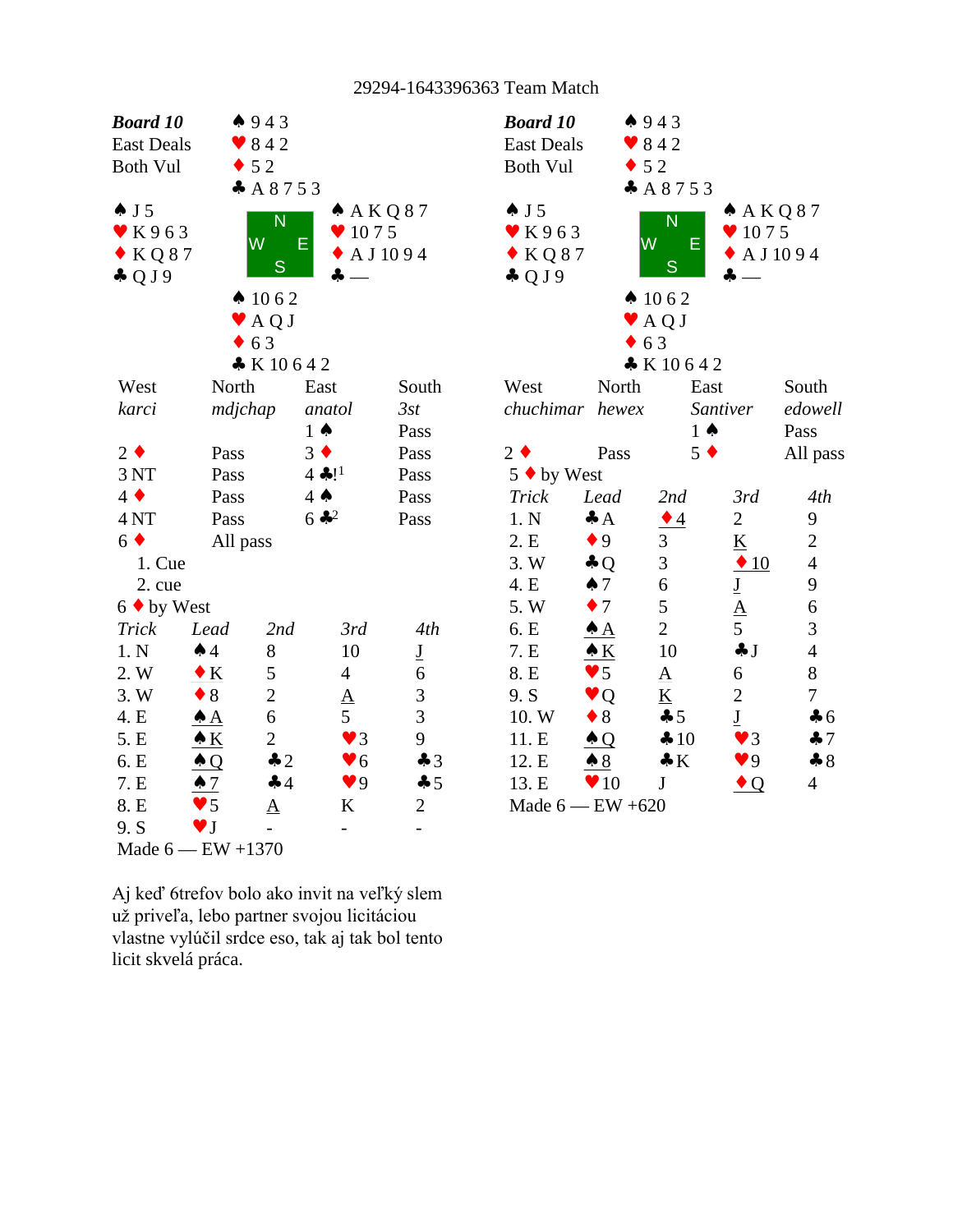

Ak West otvoril, tak je East povinný urobiť nejaký slemový pokus, lebo mu k slemu stačí aj ideálne minimum.

| <b>Board 11</b>                              | $\clubsuit$ 6          |                    |                          |                 |  |  |  |
|----------------------------------------------|------------------------|--------------------|--------------------------|-----------------|--|--|--|
| $\blacktriangleright$ A 7 6 4<br>South Deals |                        |                    |                          |                 |  |  |  |
| $\bullet$ Q 9 8 2<br>None Vul                |                        |                    |                          |                 |  |  |  |
|                                              |                        | $-7532$            |                          |                 |  |  |  |
| $A$ A 1087                                   |                        | N                  | $\triangle$ KQ 532       |                 |  |  |  |
| $\blacktriangledown$ Q 10 3 2                | W                      | Е                  | $\blacktriangledown$ KJ9 |                 |  |  |  |
| $\triangle$ A 7 5 3                          |                        | S                  | J                        |                 |  |  |  |
| 49                                           |                        |                    | A J 108                  |                 |  |  |  |
|                                              | $\bullet$ J94          |                    |                          |                 |  |  |  |
|                                              | $\bullet$ 85           |                    |                          |                 |  |  |  |
|                                              |                        | K 1064             |                          |                 |  |  |  |
|                                              |                        | $\bullet$ KQ64     |                          |                 |  |  |  |
| West                                         | North                  | East               |                          | South           |  |  |  |
| chuchimar hewex                              |                        |                    | <b>Santiver</b>          | edowell         |  |  |  |
|                                              |                        |                    |                          | Pass            |  |  |  |
| Pass                                         | Pass                   | $1 \spadesuit$     |                          | Pass            |  |  |  |
| $4 \spadesuit$                               | All pass               |                    |                          |                 |  |  |  |
| 4 $\bullet$ by East                          |                        |                    |                          |                 |  |  |  |
| <b>Trick</b>                                 | Lead                   | 2nd                | 3rd                      | 4th             |  |  |  |
| 1. S                                         | $\clubsuit$ Q          | 9                  | 7                        | $\underline{A}$ |  |  |  |
| 2. E                                         | $\triangle$ 2          | $\overline{4}$     | ${\underline{\rm A}}$    | 6               |  |  |  |
| 3. W                                         | $\spadesuit$ 7         | 45                 | $\underline{\mathbf{K}}$ | 9               |  |  |  |
| 4. E                                         | $\triangle Q$          | $\mathbf{J}$       | 8                        | $\clubsuit$ 3   |  |  |  |
| 5. E                                         | $\bullet$ 9            | 5                  | $\overline{2}$           | $\underline{A}$ |  |  |  |
| 6. N                                         | $\bullet$ 8            | J                  | K                        | $\underline{A}$ |  |  |  |
| 7. W                                         | $\vee$ 3               | $\overline{4}$     | $\bf K$                  | 8               |  |  |  |
| 8. E                                         | $\blacktriangledown$ J | $\clubsuit$ 4      | Q                        | 6               |  |  |  |
| 9. W                                         | $\bullet$ 10           | 7                  | $\clubsuit 8$            | $\clubsuit$ 6   |  |  |  |
| 10. W                                        | $\bullet$ 3            | $\overline{2}$     | $\triangle$ 3            | $\overline{4}$  |  |  |  |
| 11. E                                        | $\clubsuit$ J          | K                  | $\triangle$ 10           | $\mathbf{2}$    |  |  |  |
| 12. W                                        | $\bullet$ 5            | Q                  | $\triangle$ 5            | 6               |  |  |  |
| 13. E                                        | $\clubsuit 10$         | $\blacklozenge$ 10 | 7                        | 9               |  |  |  |
| Made $6$ - EW $+480$                         |                        |                    |                          |                 |  |  |  |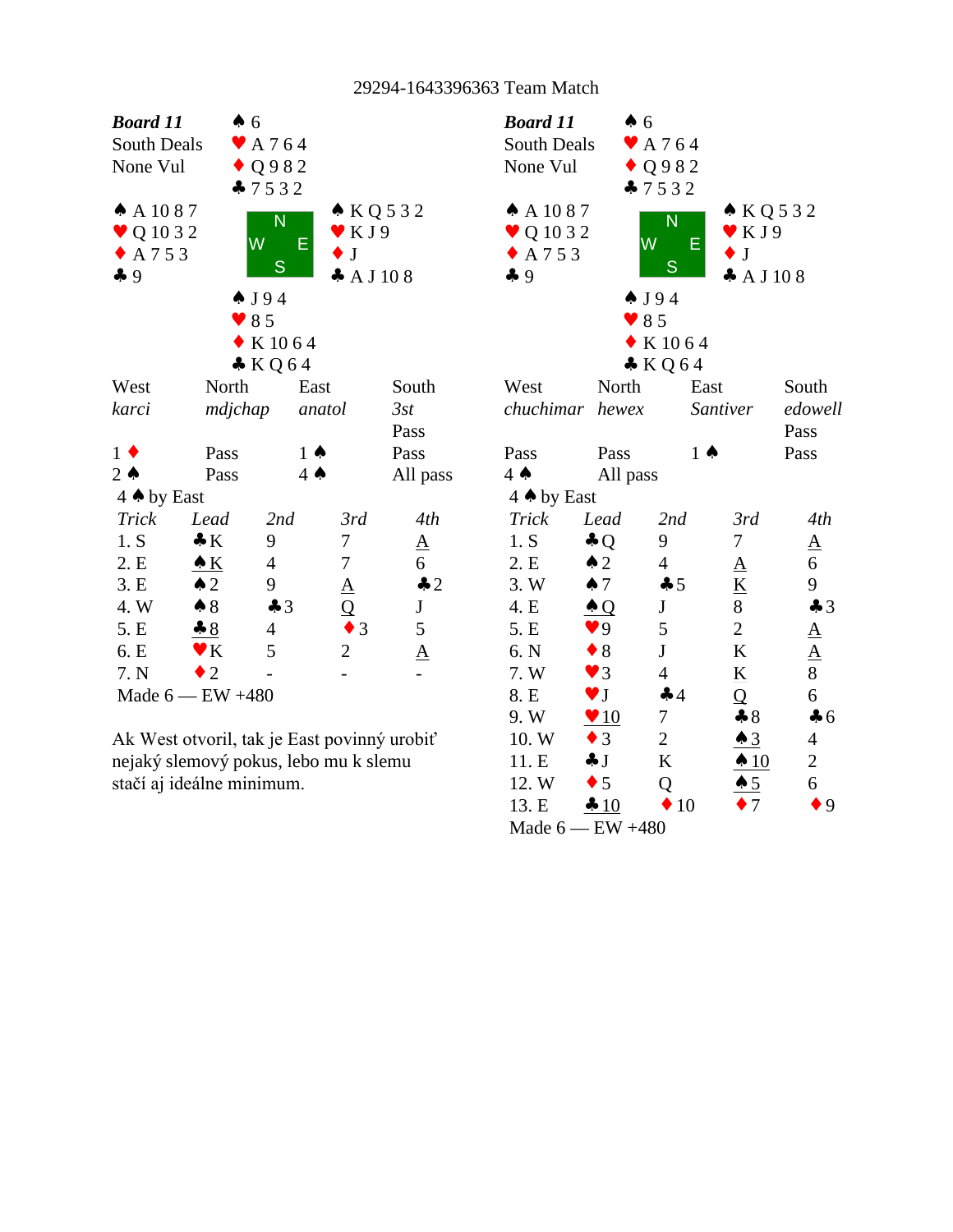| <b>Board 13</b>    |                             | AA9                        |                                  |                      | <b>Board 13</b>     | AA9                                              |                                                   |                           |                              |  |
|--------------------|-----------------------------|----------------------------|----------------------------------|----------------------|---------------------|--------------------------------------------------|---------------------------------------------------|---------------------------|------------------------------|--|
| North Deals        |                             | $\bullet$ 1087             |                                  |                      | North Deals         |                                                  | $\blacktriangledown$ 1087                         |                           |                              |  |
| <b>Both Vul</b>    |                             | $* 865$                    |                                  |                      | <b>Both Vul</b>     |                                                  | $* 865$                                           |                           |                              |  |
|                    |                             | A Q 9 5 3                  |                                  |                      |                     |                                                  | A Q 9 5 3                                         |                           |                              |  |
| $\triangle$ J 3    |                             | N                          |                                  | $\triangle Q$ 108752 | $\triangle$ J 3     |                                                  | $\overline{N}$                                    |                           | ▲ Q 10 8 7 5 2               |  |
| $\bullet$ 6        |                             | W<br>E                     | $\blacktriangleright$ A43        |                      | $\bullet$ 6         |                                                  | W<br>E                                            | $\blacktriangleright$ A43 |                              |  |
| $\triangle$ AQJ97  |                             | S                          | $\bullet$ 43                     |                      | $\triangle$ AQJ97   |                                                  | S                                                 | 43                        |                              |  |
| K7642              |                             |                            | 4 108                            |                      | K7642               |                                                  |                                                   | 4 108                     |                              |  |
|                    |                             | $\bullet K64$              |                                  |                      |                     |                                                  | K64                                               |                           |                              |  |
|                    |                             | $\triangledown$ KQJ952     |                                  |                      |                     |                                                  | $\blacktriangledown$ KQJ952                       |                           |                              |  |
|                    |                             | $\bullet$ K 102            |                                  |                      |                     |                                                  | $\bullet$ K 102                                   |                           |                              |  |
|                    | $\clubsuit$ J               |                            |                                  |                      |                     | $\clubsuit$ J                                    |                                                   |                           |                              |  |
| West               | North                       |                            | East                             | South                | West                | North                                            |                                                   | East                      | South                        |  |
| karci              | mdjchap                     |                            | anatol                           | 3st                  | chuchimar hewex     |                                                  |                                                   | Santiver                  | edowell                      |  |
|                    | Pass                        |                            | Pass                             | $1 \vee$             |                     | Pass                                             |                                                   | Pass                      | $1 \vee$                     |  |
| 2 N T!             | Dbl                         |                            | Pass                             | $3 \vee$             | $2 \bullet$         | $3 \vee$                                         |                                                   | $3 \spadesuit$            | $4$ $\blacktriangledown$     |  |
| Pass               | $4 \vee$                    |                            | All pass                         |                      | All pass            |                                                  |                                                   |                           |                              |  |
| 1. min             |                             |                            |                                  |                      | 4 v by South        |                                                  |                                                   |                           |                              |  |
| 4 v by South       |                             |                            |                                  |                      | <b>Trick</b>        | Lead                                             | 2nd                                               | 3rd                       | 4th                          |  |
| <b>Trick</b>       | Lead                        | 2nd                        | 3rd                              | 4th                  | 1. W                | $\bullet$ J $\downarrow$                         | $\underline{A}$                                   | $\mathbf{2}$              | $\overline{4}$               |  |
| 1.W                | $\bullet$ J $\downarrow$    | $\mathbf{9}$<br>$\sqrt{2}$ | $\overline{c}$<br>$\overline{3}$ | $\underline{K}$<br>8 | 2. N<br>3. N        | $\vee$ 10 $\downarrow$                           | $3\downarrow$                                     | $\overline{2}$            | $\sqrt{6}$<br>$\mathfrak{Z}$ |  |
| 2. S<br>3. S       | J<br>$\clubsuit$ 6          | $\overline{3}$             |                                  |                      | 4. S                | $\spadesuit$ 9                                   | 10<br>$\bullet$ 7                                 | $\underline{\mathbf{K}}$  | 5                            |  |
| 4. N               |                             | 10                         | $\underline{A}$<br>$\bullet$ 2   | Q<br>$\overline{4}$  | 5. N                | $\bullet 6 \downarrow$<br>$\blacktriangledown 8$ |                                                   | $\frac{97}{2}$<br>5       | $\clubsuit$ 2                |  |
| 5. N               | $\triangleq$<br>$\bullet$ 7 | $\overline{4}$             | $\overline{2}$                   | $\boldsymbol{6}$     | 6. E                | $\bullet$ 4                                      | $\underline{A}$<br>10                             | $\underline{\mathbf{J}}$  | $\boldsymbol{6}$             |  |
| 6. N               | $-5$                        | $\bullet$ 4                | $\underline{\mathbf{v}}$ K       | 6                    | 7.W                 | $\bullet$ A                                      | 5                                                 | $\overline{3}$            | $\overline{2}$               |  |
| 7. S               | $\spadesuit$ 4              | $\bullet$ 7                | $\underline{\triangledown}8$     | 5                    | 8.W                 | $\bullet$ 9                                      | 8                                                 | $\mathbf{V}$ 4            | $\bf K$                      |  |
| 8. N               | $\bullet$ 5                 | 3                          | K                                | $\underline{A}$      | 9. E                | $\triangle Q$                                    | $\underline{\mathbf{v}}$ $\underline{\mathbf{v}}$ | 44                        | $\clubsuit$ 3                |  |
| 9.W                | $\bullet$ Q                 | 6                          | $\spadesuit$ 7                   | 10                   | 10. S               | Q                                                | $\bullet$ Q                                       | $\clubsuit$ 5             | $\spadesuit$ 7               |  |
| 10. W              | $\bullet$ J                 | 8                          | $\clubsuit 8$                    | $\frac{95}{2}$       | 11. S               | $\underline{\mathbf{v}}$ K                       | $\clubsuit$ 6                                     | 49                        | $\clubsuit 8$                |  |
| 11. S              | $\bullet$ Q                 | $\bullet$ 9                | 10                               | $\underline{A}$      | 12. S               | $\mathbf{V}9$                                    | $-7$                                              | $\clubsuit Q$             | $\clubsuit 8$                |  |
| 12. E              | $\spadesuit$ 10             |                            | $\overline{\phantom{a}}$         | $\overline{a}$       | 13. S               | $\clubsuit$ J                                    | $\bf K$                                           | $\underline{A}$           | 10                           |  |
| Made $4 - NS +620$ |                             |                            |                                  |                      | Down $1 - NS - 100$ |                                                  |                                                   |                           |                              |  |
|                    |                             |                            |                                  |                      |                     |                                                  |                                                   |                           |                              |  |

South zaspal a nezahral tref impas, ktorý ku splneniu zaväzku potrebuje a musí ho zahrať čo najskôr.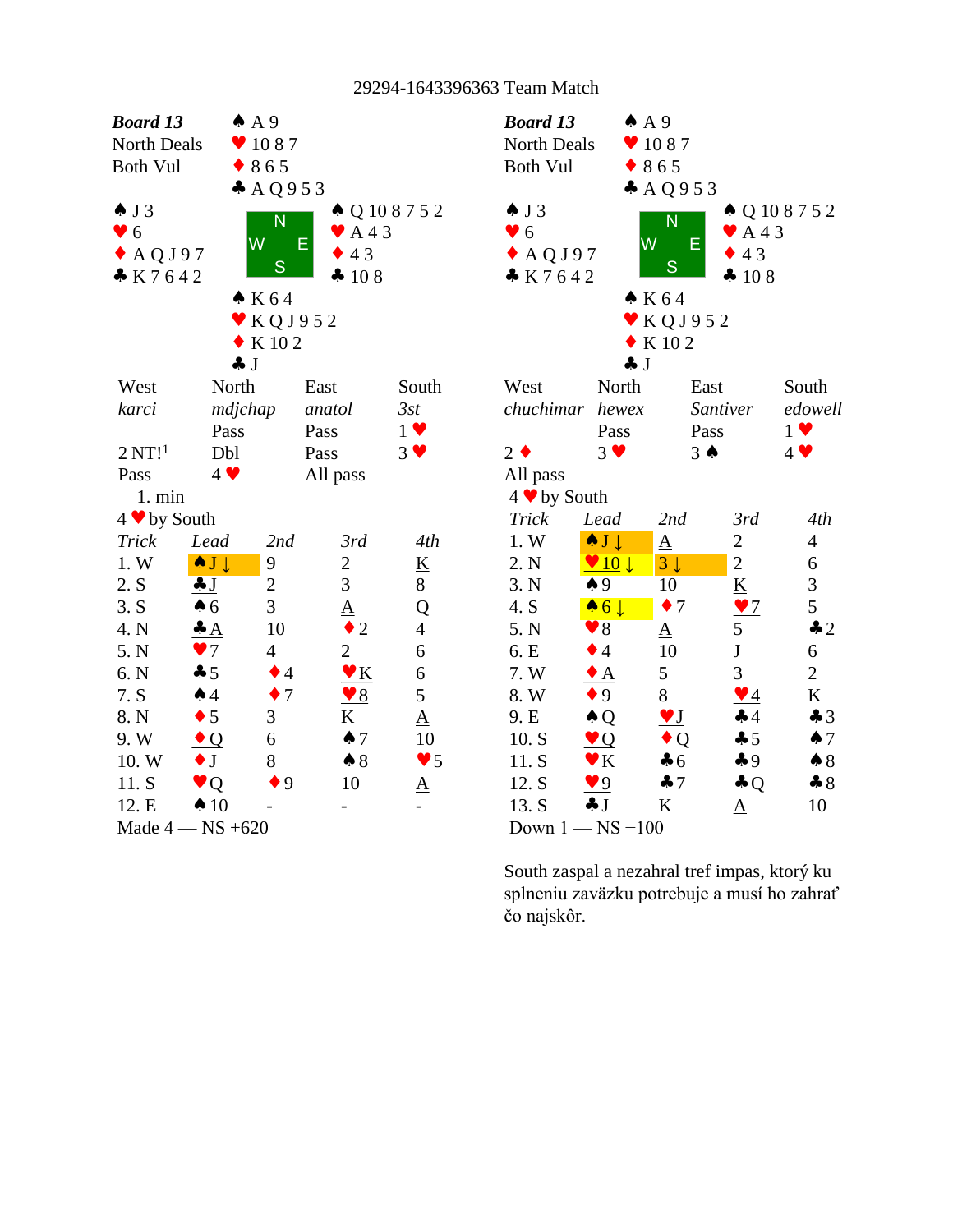

3piky? Ja by som bol šťastný, že partner povedal 2piky. Prijatie invitu tiež človeka nenadchýňa.

Zároveň však platí, že pri lepšej technike mohol West záväzok po zadávajúcom srdcovom výnose splniť.



Otvorenie 1nt súperov zase raz efektívne vyblokovalo.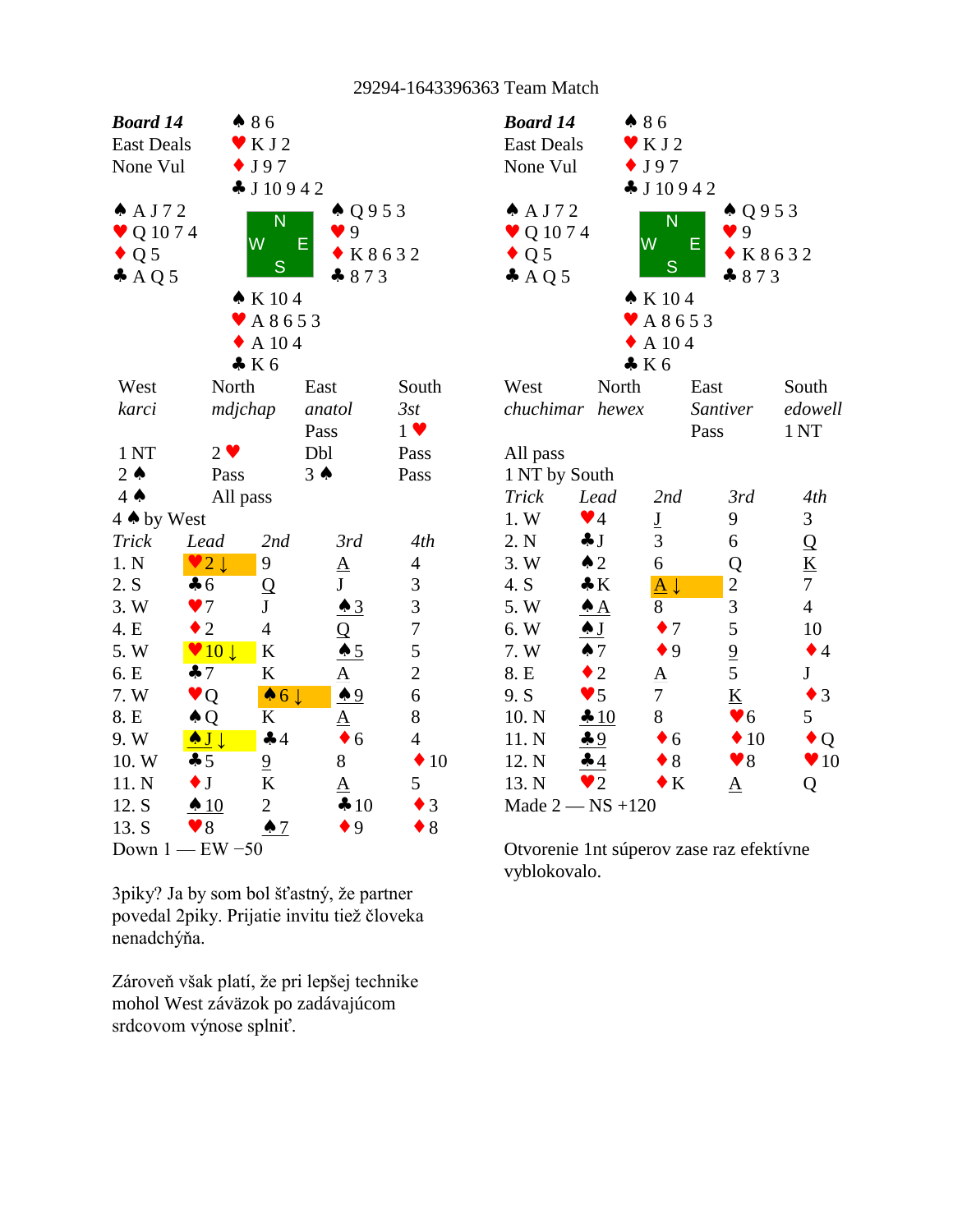| <b>Board 15</b>             |                        | $\triangle Q9862$         |                       |                             | <b>Boa</b>           |
|-----------------------------|------------------------|---------------------------|-----------------------|-----------------------------|----------------------|
| South Deals                 |                        | $\blacktriangleright$ A J |                       |                             | Sou                  |
| N-S Vul                     |                        | 986                       |                       |                             | $N-S$                |
|                             |                        | K85                       |                       |                             |                      |
| $\spadesuit$ A 107          |                        |                           | 43                    |                             | $\clubsuit$ $\angle$ |
| ▼ K 109753                  |                        | N                         | $\bullet$ 2           |                             | $\bullet$ k          |
| J <sub>4</sub><br>$\bullet$ |                        | W                         | Е<br>$\bullet$ KQ72   |                             | $\bullet$ J          |
| $\clubsuit$ Q 4             |                        | S                         | A J9732               |                             | $\clubsuit$ (        |
|                             |                        | $\bullet$ KJ5             |                       |                             |                      |
|                             |                        | $\bullet$ Q 8 6 4         |                       |                             |                      |
|                             |                        | $\triangle$ A 10 5 3      |                       |                             |                      |
|                             |                        | 4 106                     |                       |                             |                      |
| West                        | North                  |                           | East                  | South                       | We:                  |
| karci                       | mdjchap                |                           | anatol                | 3st                         | $\mathit{chu}$       |
|                             |                        |                           |                       | Pass                        |                      |
| $2 \bullet 1^1$             | Pass                   |                           | $2 \cdot 1^2$         | Pass                        | $2 \bullet$          |
| Pass                        | $2 \triangle$          |                           | All pass              |                             | 2 <sub>0</sub>       |
| 1. mult                     |                        |                           |                       |                             | Tri                  |
| 2. P/C                      |                        |                           |                       |                             | 1.1                  |
| 2 $\triangle$ by North      |                        |                           |                       |                             | 2.                   |
| <b>Trick</b>                | Lead                   | 2nd                       | 3rd                   | 4th                         | 3.1                  |
| 1.E                         | $\bullet$ 2            | 6                         | 7                     | $\underline{\mathbf{J}}$    | 4.1                  |
| 2. N                        | $\triangle$ 2          | 3                         | $\mathbf J$           | $\underline{A}$             | 5.                   |
| 3. W                        | $\bullet$ 3            | A                         | $\triangle 4$         | $\overline{4}$              | 6. I                 |
| 4. E                        | $\bullet A \downarrow$ | 6                         | $\overline{4}$        | 5                           | 7.3                  |
| 5. E                        | $\clubsuit$ 2          | 10                        | Q                     | $\underline{\underline{K}}$ | 8.1                  |
| 6. N                        | $-8$                   | 9                         | $\bullet 5\downarrow$ | $\triangle$ 7               | 9.1                  |
| 7. W                        | $\vee$ 5 $\downarrow$  | $\bullet$ 6               | $\clubsuit$ 3         | $\underline{8}$             | 10.                  |
| 8. S                        | $\triangle K$          | 10                        | 6                     | 47                          | 11.                  |
| 9. S                        | $\bullet$ Q            | K                         | $\triangle$ 8         | $\bullet$ 2                 | 12.                  |
| 10. N                       | $\triangle Q$          | -7                        | $\bullet$ 3           | $\blacktriangledown 9$      | 13.                  |
|                             | Made $2 - NS + 110$    |                           |                       |                             | Do                   |

| <b>Board 15</b>    |                         | ▲ Q 9 8 6 2               |                          |                                                                                     |  |  |  |
|--------------------|-------------------------|---------------------------|--------------------------|-------------------------------------------------------------------------------------|--|--|--|
| South Deals        |                         | $\blacktriangleright$ A J |                          |                                                                                     |  |  |  |
| N-S Vul<br>986     |                         |                           |                          |                                                                                     |  |  |  |
|                    |                         | K85                       |                          |                                                                                     |  |  |  |
| $\spadesuit$ A 107 |                         |                           | 43                       |                                                                                     |  |  |  |
| ▼ K109753          |                         | N                         | $\bullet$ 2              |                                                                                     |  |  |  |
| $\bullet$ J4       |                         | W<br>Е                    | $\bullet$ KQ72           |                                                                                     |  |  |  |
| $\clubsuit$ Q 4    |                         | S                         | A J9732                  |                                                                                     |  |  |  |
|                    |                         | $\bullet$ KJ5             |                          |                                                                                     |  |  |  |
|                    |                         | $\bullet$ Q864            |                          |                                                                                     |  |  |  |
|                    |                         | A 10 5 3                  |                          |                                                                                     |  |  |  |
|                    |                         | 4 106                     |                          |                                                                                     |  |  |  |
| West               | North                   | East                      |                          | South                                                                               |  |  |  |
| chuchimar hewex    |                         |                           | Santiver                 | edowell                                                                             |  |  |  |
|                    |                         |                           |                          | Pass                                                                                |  |  |  |
| $2 \bullet$        | All pass                |                           |                          |                                                                                     |  |  |  |
| $2 \cdot by West$  |                         |                           |                          |                                                                                     |  |  |  |
| <b>Trick</b>       | Lead                    | 2nd                       | 3rd                      | 4th                                                                                 |  |  |  |
| 1. N               | $\triangle$ 2           | 3                         | $\underline{\mathbf{J}}$ | 7                                                                                   |  |  |  |
| 2. S               | $\blacktriangledown$ 4  | $K \downarrow$            | $\underline{A}$          |                                                                                     |  |  |  |
| 3. N               | $\spadesuit$ 6          | $\overline{4}$            | K                        | $\frac{2}{\underline{A}}$<br>$\frac{4}{\underline{A}}$<br>$\frac{2}{\underline{A}}$ |  |  |  |
| 4. W               | $\bullet$ 4             | 9                         | Q                        |                                                                                     |  |  |  |
| 5. S               | $\spadesuit$ 5          | 10                        | Q                        |                                                                                     |  |  |  |
| 6. N               | $\spadesuit$ 9          | $\clubsuit$ 3             | $\clubsuit$ 6            | $\frac{9}{2}$                                                                       |  |  |  |
| 7. W               | $\bullet$ J             | 6                         | $\overline{2}$           | 3                                                                                   |  |  |  |
| 8. W               | 9 <sup>1</sup>          | $\bf J$                   | 47                       | $\overline{6}$                                                                      |  |  |  |
| 9. N               | $\clubsuit 8$           | $\clubsuit$ 9             | 410                      | $\frac{95}{2}$                                                                      |  |  |  |
| 10. W              | $\blacktriangledown 10$ | $\bullet$ 8               | $\clubsuit$ J            | Q                                                                                   |  |  |  |
| 11. S              | $\bullet$ 5             | $\clubsuit$ 4             | $\clubsuit 5$            | $\overline{1}$                                                                      |  |  |  |
| 12. E              | $\bullet K$             | 10                        | $\clubsuit$ Q            | $\clubsuit 8$                                                                       |  |  |  |
| 13. E              | $\clubsuit$ $A$         | $\bullet$ 8               | $\bullet$ 7              | K                                                                                   |  |  |  |
|                    | Down $2$ – EW -100      |                           |                          |                                                                                     |  |  |  |

Srdcový Lavinthal v treťom zdvihu a bolo vymaľované, ľahká šanca na 5 impov vyletela komínom.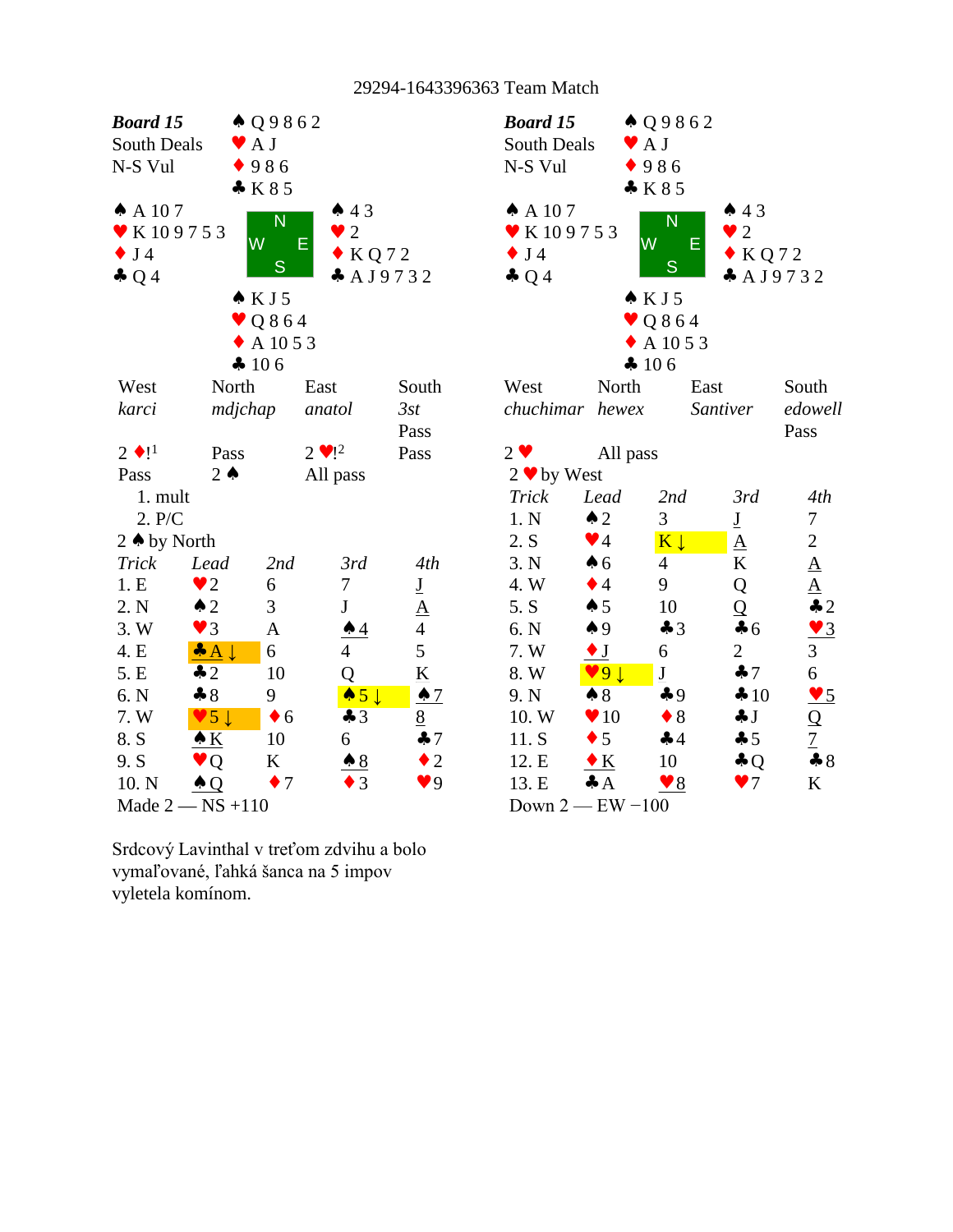

Super dramatické rozdanie, v ktorom sme dopadli katastrofálne.

Ja otázne, či má East brániť, ak West pasoval 5pikov. Bolo by to však dobré rozdanie, keby West pochopil kontru ako výnosovú a vyniesol pik.

Ale v tomto zápase sme všetci nefungovali, nepremýšľali.

| <b>Board 18</b><br><b>East Deals</b><br>N-S Vul | $\triangle Q95$<br>$\bullet$ J5 | $\vee$ Q986<br>$\clubsuit$ QJ96                             |                                       |                        |
|-------------------------------------------------|---------------------------------|-------------------------------------------------------------|---------------------------------------|------------------------|
| $\triangle$ J873<br>752<br>Q94<br>K83           | W<br>8                          | N<br>E<br>S<br>A K 10 6 4 2<br>$\blacktriangleright$ AK1043 | $\overline{\phantom{a}}$<br>$-107542$ | AK107632               |
|                                                 | $\clubsuit$ A                   |                                                             |                                       |                        |
| West<br>chuchimar hewex                         | North                           | East                                                        |                                       | South                  |
|                                                 |                                 | Santiver<br>$3 \bullet$                                     |                                       | edowell<br>$4 \bullet$ |
| Pass                                            | $4$ $\blacktriangledown$        | $5 -$                                                       |                                       | 5 <sub>v</sub>         |
| Pass                                            | Pass                            | $6 \blacklozenge$                                           |                                       | All pass               |
| $6 \cdot by East$                               |                                 |                                                             |                                       |                        |
| <b>Trick</b>                                    | Lead                            | 2nd                                                         | 3rd                                   | 4th                    |
| 1. S                                            | $\triangle$ A                   | 3                                                           | 9                                     | $\bullet$ 2            |
| 2. E                                            | $\bullet$ 3                     | 8                                                           | $\overline{Q}$                        | 5 <sup>5</sup>         |
| 3. W                                            | $\bullet$ 4                     | $\mathbf J$                                                 | $\underline{A}$                       | $\vee$ 3               |
| 4. E                                            | $\clubsuit$ 2                   | $\Delta$                                                    | $\overline{3}$                        | 6                      |
| 5. S                                            | $\blacktriangleright$ A         |                                                             | 6                                     | $\mathbf{J}$           |
| 6. S                                            | $\mathbf{v}$ K                  | $\frac{2}{5}$                                               | 8                                     | $\bullet$ 6            |
| 7. E                                            | 44                              | $\triangle$ 2                                               | 8                                     |                        |
| 8. N                                            | $\vee$ Q                        | $\bullet$ 7                                                 | $\overline{4}$                        | $\frac{9}{7}$          |
| 9. E                                            | $\clubsuit$ 5                   | $\spadesuit$ 4                                              | K                                     | $\mathbf{J}$           |
| 10.W                                            | $\spadesuit$ 7                  | 5                                                           | $\triangle$ 10                        | 6                      |
| 11. E                                           | 47                              | $\spadesuit$ 10                                             | $\bullet 9$                           | Q                      |
| 12. W                                           | $\clubsuit 8$                   | Q                                                           | $\bullet K$                           | K                      |
| 13. E                                           | 410                             | $\blacktriangledown 10$                                     | $\clubsuit$ $J$                       | 9 <sup>q</sup>         |
| Down $2$ - EW $-100$                            |                                 |                                                             |                                       |                        |

Pass Eastu je samozrejme forsujúci. Bolo by však lepšie, keby mu miesto 5srdcí predchádzalo 5kár.